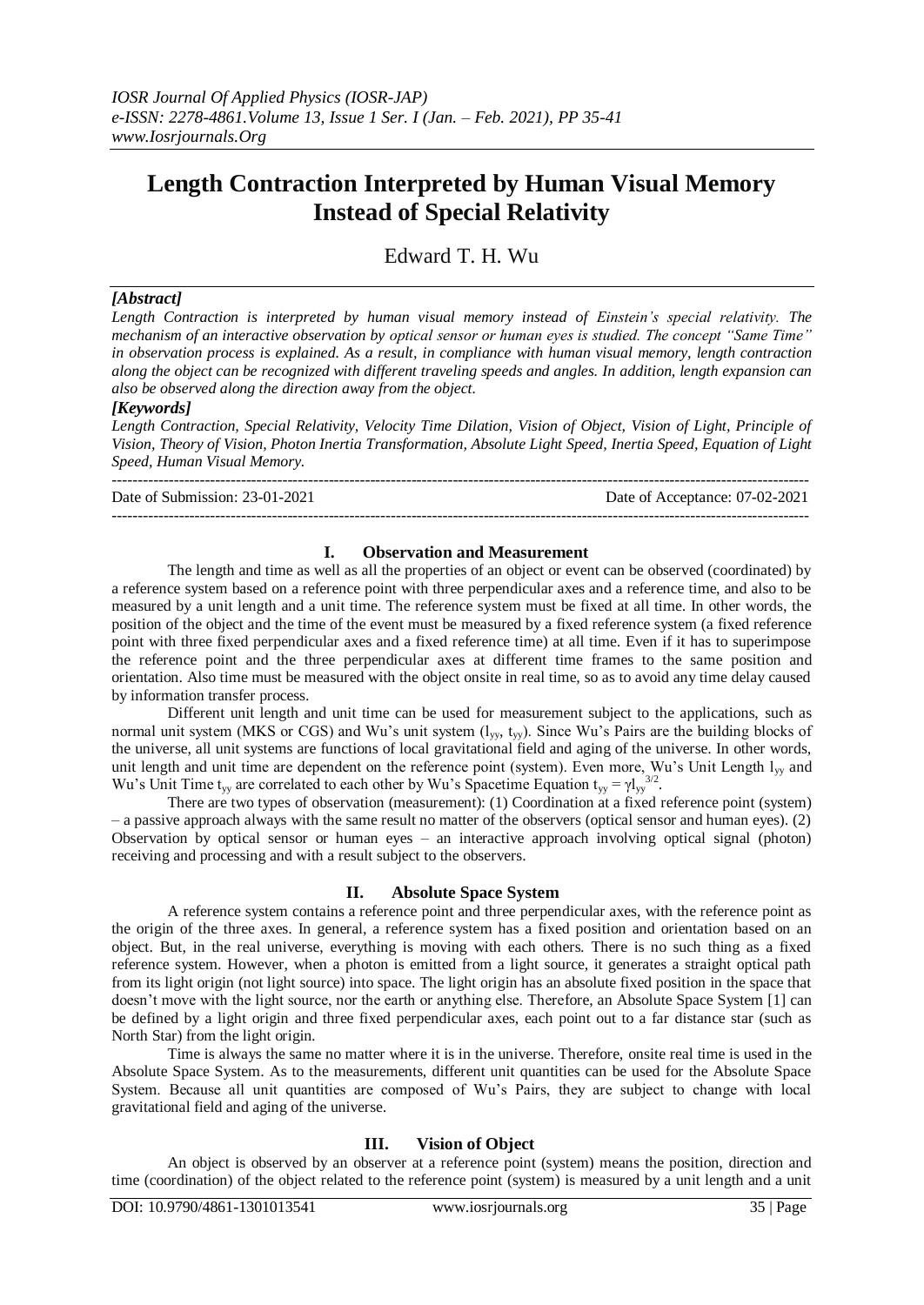time at the reference point (system). Keep in mind here the observer is totally irrelevant. "Vision of Object", on the other hand, is the image of an object observed by an observer at a reference point (system) during a period of time. In other words, "Vision of Object" is a group of pictures represents the correlation between an object and a fixed reference point (system) defined by the distance and direction (or coordination) of the object related to the fixed reference point (system) in a period of time.

Beside direct observation, the vision of object at a new reference point (system) can be obtained by a standard transformation process from an existing vision of object at another reference point (system).

## **IV. Principle of Vision**

The relative positions and directions between two objects shall maintain unchanged no matter the reference points (systems). In other words, one object observed by the other object maintains the same distance and direction (coordination) no matter the observation of the two objects by any third reference point (system). This phenomenon is named "Principle of Vision" [2].

## **V. Theory of Vision**

Based on Principle of Vision, a vision of object, in spite of observed directly at a reference point (system), can be constructed from the correlations between the object and the reference point (system) in each time frame observed at the third reference point (system). A vision of object can be produced by superimposing the object observed in each time frame at the third reference point (system) by overlapping the reference point (system) observed in each time frame at the third reference point (system) perfectly on top of that in other time frames, while keeping the same relative position and direction between the object and the reference point (system) as that observed at the third reference point (system). This is named "Theory of Vision" [2].

Two schematic diagrams are illustrated here to explain the construction process of vision of object from one reference point (system) to another reference point (system):

Fig. 1 shows the vision of an object observed at reference point O. Object  $t_1$ , Object  $t_2$  and Object  $t_3$ represent the positions and directions of the object; and Observer  $t_1$ , Observer  $t_2$  and Observer  $t_3$  represent the positions and directions of the observer, observed at a reference point O in the time frame  $t_1$ ,  $t_2$  and  $t_3$ respectively. The curve from Object  $t_1$  to Object  $t_2$  and Object  $t_3$  represents the vision of the object observed at reference point O during the time period from  $t_1$  to  $t_3$ .



Fig. 1 Vision of an object observed at a reference point.

Fig. 2 shows the vision of object constructed at the final position of the observer (Observer  $t_3$  in Fig. 1). In which, Observer  $t_1$ , Observer  $t_2$  and Observer  $t_3$  and their coordination systems are completely matched and overlapped on top of Observer  $t_3$ . The same relative positions and directions of the Object  $t_1$ , Object  $t_2$  and Object  $t_3$  with respect to Observer  $t_1$ , Observer  $t_2$  and Observer  $t_3$  are maintained as is observed at reference point O in Fig. 1. Thus a curve from Object  $t_1$  to Object  $t_2$  and Object  $t_3$  representing the vision of object observed by the observer (the third reference point (system)) during the time period from  $t_1$  to  $t_3$  can be constructed.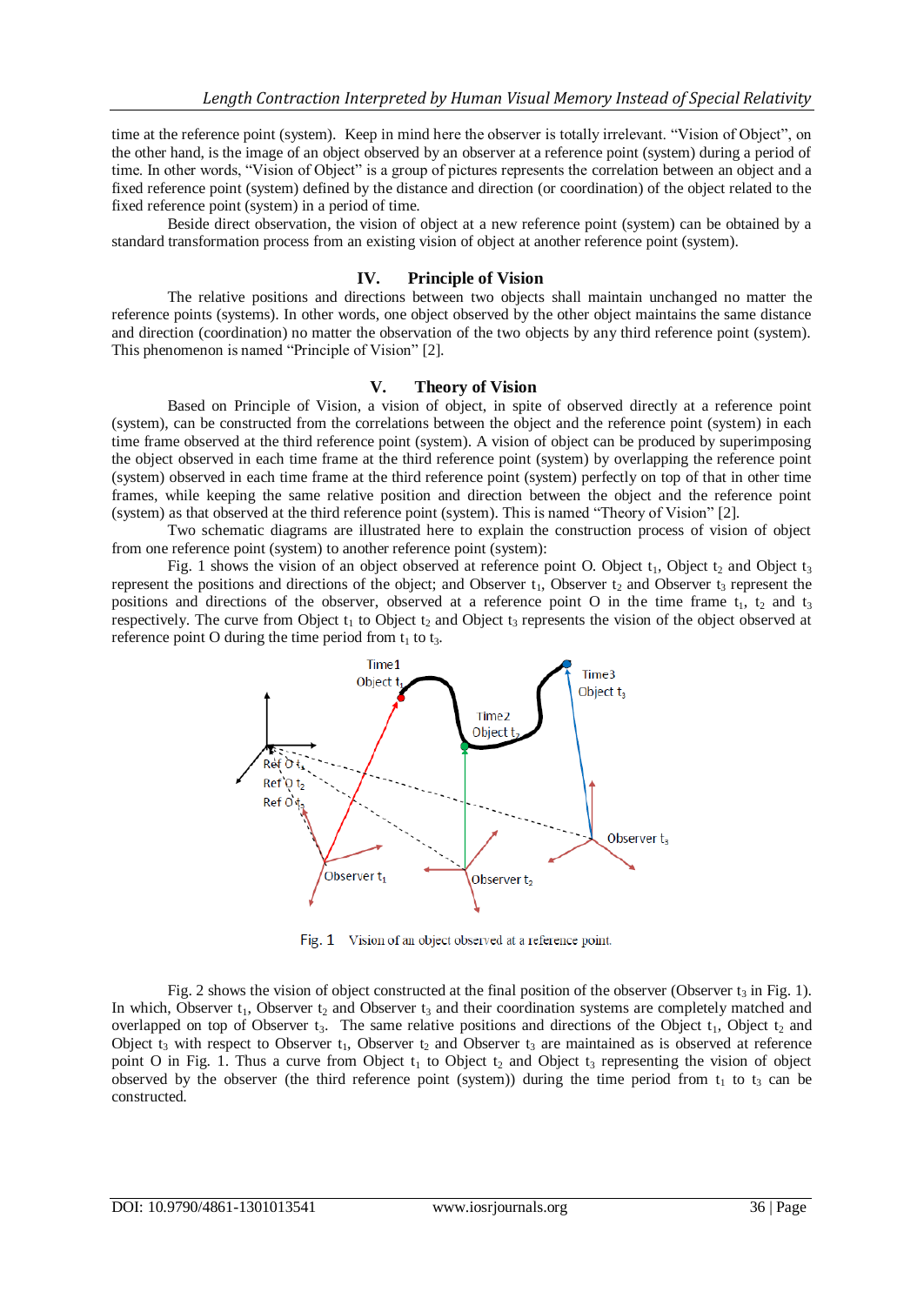

Fig. 2 Vision of an object observed at an observation point constructed from a reference point.

## **VI. Vision of Light**

Like vision of object, "Vision of Light" [1][2] is the image of a photon observed at a reference point (system) during a period of time. The photon is correlated to the reference point (system) by distance and direction (or coordination).

Similar to vision of object, in spite of observed directly at a reference point (system), Vision of Light can be constructed by superimposing the images of the photon and the reference point (system) observed at the light origin in the Absolute Space System. The reference point (system) of each time frame is overlapped on that of the final time frame. Also, the relative positions and directions between the photon and the reference point (system) are maintained as is observed at the light origin in the Absolute Space System.

Speed of object (photon) is defined by the traveling distance of an object (photon) divided by the traveling time of the object (photon) measured at a reference point (system). Because the traveling distance of an object (photon) is measured based on the Vision of Object (Vision of Light) observed during a period of time at a reference point (system), therefore, like speed of an object is calculated by Vision of Object divided by the traveling time of the object, light speed can also be calculated as the Vision of Light divided by the traveling time of the photon measured at a reference point (system).

Fig. 3 shows a schematic diagram of the Visions of Light of an emitted photon observed at the light origin, ground and light source in Absolute Space System at light origin (reference point). Because of the motions of earth  $(V_E)$  and the light source  $(V_C)$  with respect to the light origin, ground and light source are drifted away from the light origin respectively. Assuming all motions are at constant speeds and axes, after a time interval ∆t, the Visions of Light can be represented by the following straight lines: **AP**–the Vision of Light observed at light origin (black line), **BP**–the Vision of Light observed at ground (red line) and **CP**–the Vision of Light observed at the light source (green line) respectively. They all have the same final position (point **P**) of the emitted photon.

**AP** (Vision of Light observed at light origin) is the vector summation of **CP** (Vision of Light observed at the light source) and  $\overrightarrow{AC}$  (moving path of the light source from light origin). Also,  $C_0$  (light speed observed at light origin) is the vector summation of  $C_8$  (light speed observed at the light source) and  $V_c$  (moving speed of the light source from light origin).

$$
\mathbf{AP} = \mathbf{CP} + \mathbf{AC}
$$

$$
C_O = C_S + V_C
$$

Similarly, **BP** (Vision of Light observed at ground) is the vector summation of **CP** (Vision of Light observed at the light source) and **BC** (moving path of the light source from ground). Also,  $C_F$  (light speed observed at ground) is the vector summation of  $C<sub>S</sub>$  (light speed observed at the light source) and  $V<sub>S</sub>$  (moving speed of the light source from ground).

$$
BP = CP + BC
$$

#### $C_{\mathbf{E}} = C_{\mathbf{S}} + V_{\mathbf{S}}$

Because of the constant repulsive force generated between photon and the adjacent Wu's Pairs on the surface of the light source in the photon emission process, a constant light speed **C<sup>S</sup>** (Absolute Light Speed  $3x10<sup>8</sup>$  m/s) in the photon ejection direction can always be observed at the light source regardless of the frequency of the photon neither the moving speeds of the light source from light origin or ground ( $V_c$  or  $V_s$ ).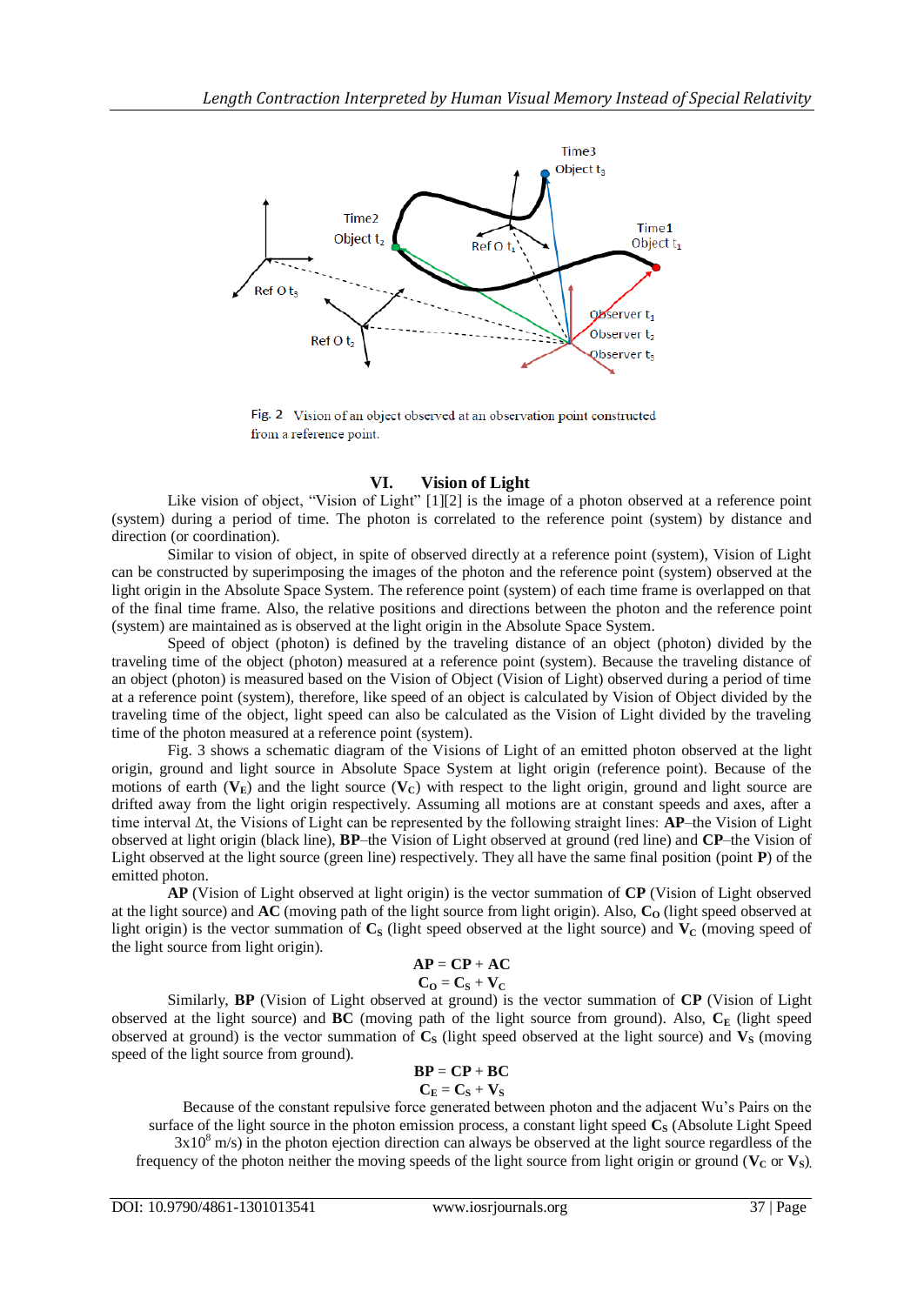When a photon observed at different observation points, the traveling time of the photon is the same  $(\Delta t_E = \Delta t_S = \Delta t_O)$  observed onsite in real time, but the Vision of Light is different  $(\mathbf{AP} \neq \mathbf{BP} \neq \mathbf{CP})$ . Since light speed is measured as the Vision of Light divided by the photon traveling time observed at the observation point, therefore the light speeds are different ( $C_E \neq C_S \neq C_O$ ) at different observation positions. These oppose to Einstein's Special Relativity [3] wherein he claimed that light speed is always constant no matter light source and observer (reference point).



Visions of Light of an emitted photon observed at the light  $Fig. 3$ origin (black line), ground (red line) and light source (green line) in Absolute Space System.

## **VII. Equation of Light Speed**

When a photon emitted from a light source, it undergoes Photon Inertia Transformation and travels with two motions: ejection motion and inertia motion. In other words, the light speed (C') observed at any observation point is a vector summation of the Absolute Light Speed  $3 \times 10^8$  m/s (C), the moving speed of the photon away from the light source observed at the light source, and the "Inertia Light Speed" (V), the moving speed of the light source away from the reference point (observer or his inertia system). This theory is named "Equation of Light Speed" [2].

#### $C' = C + V$

Where C' is the light speed observed at any observation point, C is the Absolute Light Speed 3 x 10<sup>8</sup> m/s and **V** is the Inertia Light Speed (moving speed of the light source away from the reference point (observer)).

#### **VIII. Light Speeds by Observations**

The speed of light is calculated by the Vision of Light divided by the traveling time of light. Since different Visions of Light of a photon can be observed by observers (reference points) at different moving speeds and directions, it is obvious that different light speeds in space can be observed by moving observers (reference points) other than those at the light source. As shown in Fig. 3, in addition to the Absolute Light Speed C<sub>S</sub> (3 x 10<sup>8</sup> m/s) observed at the light source, light speeds C<sub>E</sub> and C<sub>O</sub> can also be observed at ground and light origin respectively. This is different from that of Einstein's Special Relativity, which claims that light speed in space is always constant, no matter the directions and speeds of the light sources and observers (reference points).

Furthermore, if an observer (reference point) moves at a speed as fast as the Absolute Light Speed, in the same direction of the light beam, then the light speed observed by the moving observer (reference point) can be as small as zero. In other words, the photon is frozen or idles with respect to the observer (reference point) [2].

Because,

Therefore,

$$
C' = C + V
$$

$$
V = -C
$$

$$
C' = 0
$$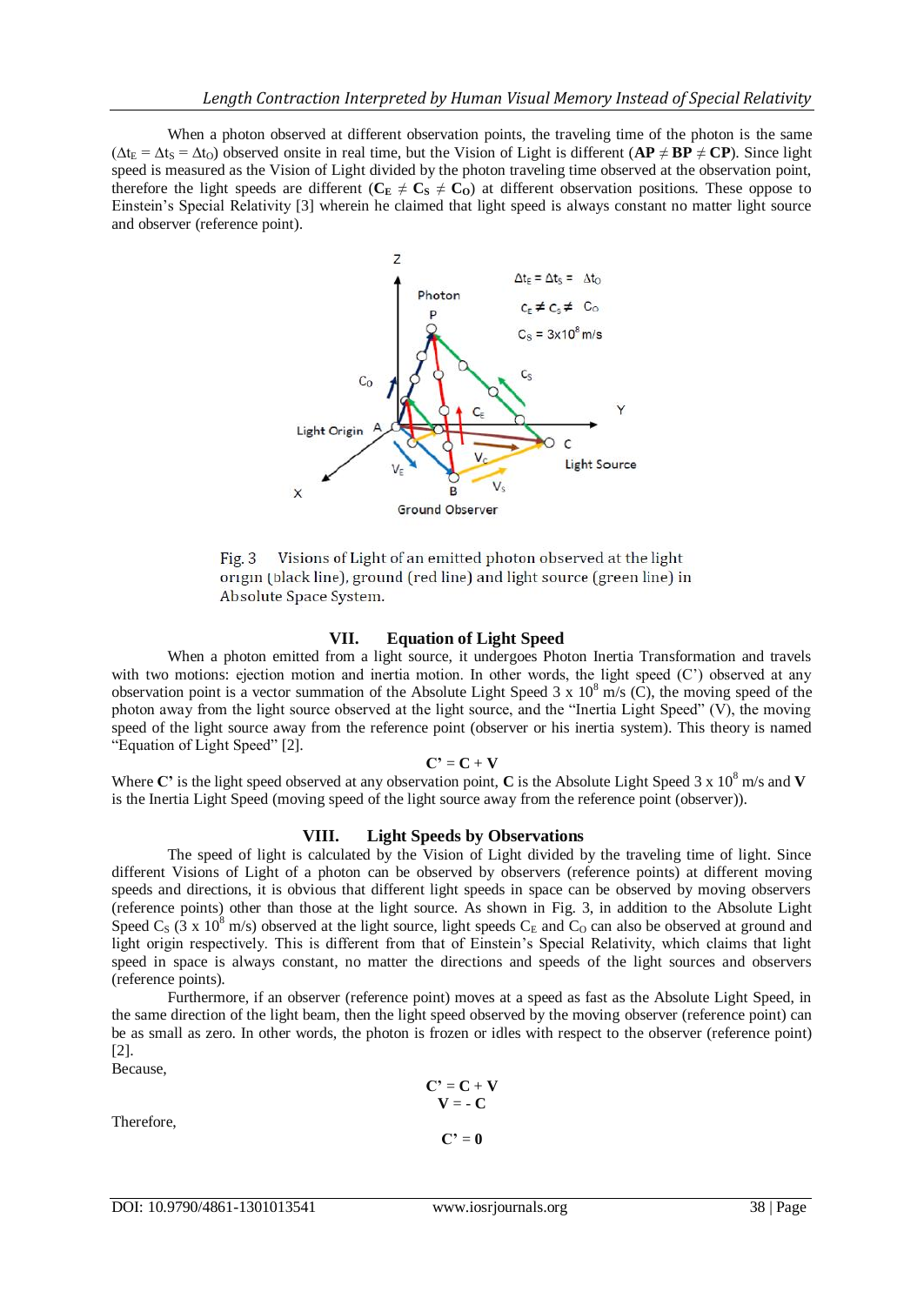This opposes to Einstein's Special Relativity, in which Einstein claimed that if he was running with a photon at light speed, he could still see the photon moving away from him at the light speed. It is totally impossible, unless he was running with the light source at a light speed away from the light origin [2]. Because,

Therefore,

$$
C' = C + V
$$
  

$$
V = 0
$$

 $C' = C$ 

## **IX. Light Speeds in Inertia System**

Fig. 4 shows that a photon traveling in space, the same Vision of Light (red line) can be observed at different positions in an Inertia System (all positions are stationary to each others). Therefore, the light speeds observed in an inertia system should always be constant, no matter where the observers (reference points) are. However this constant speed can be different from the Absolute Light Speed (3 x  $10^8$  m/s) if it is observed in a different Inertia System other than that of the light source.



Fig. 4 Vision of Light (blue line) observed at light origin and the Vision of Light (red line) observed at the light source and those stationary to the light source.

In both Laser Gyroscope and Fiber Gyroscope, all lasers, mirrors, fibers and detectors are in the same Inertia System; therefore the light speeds are the same. However, the light traveling paths (visions of light) are different between forward and backward rotations, such that interference can be generated and the rotation angle of the gyroscope can be calculated.

## **X. Length Contraction**

The length of an object is defined by the distance between the two end points (onsite real time positions) of the object. In compliance with Principle of Vision, the length of an object remains unchanged no matter the reference points (systems).

However, the length of an object observed (measured) either by an optical sensor or human eye can be different from that observed (coordinated) by the onsite real time coordination at a reference point (system). Both optical sensor and human eye can only detect and process the incoming photons at the "Same Time". In addition to the photon traveling time, a further time delay can be generated by human visual memory in the optical signal process.

Fig. 5 explains the "Same Time" detecting process of an optical sensor or human eye on a stationary object and a moving object respectively. In case of a stationary object, where Point M is the position of the optical sensor or human eye, Point A is the position of the closer end of the object and Point B is the position of the farther end of the object.  $P_A$  is the photon emitted from Point A and  $P_B$  is the photon emitted from Poin B. In addition,  $\Delta t$  is the photon traveling time from Point A and  $\Delta t + \Delta t_1$  is the photon traveling tome from Point B. In result, photon P<sub>A</sub> emitted from Point A at time T -  $\Delta t$  and photon P<sub>B</sub> emitted from Point B at time T – ( $\Delta t + \Delta t_1$ ) should meet together at Point M and received by the optical sensor or human eye at the "Same Time" T. With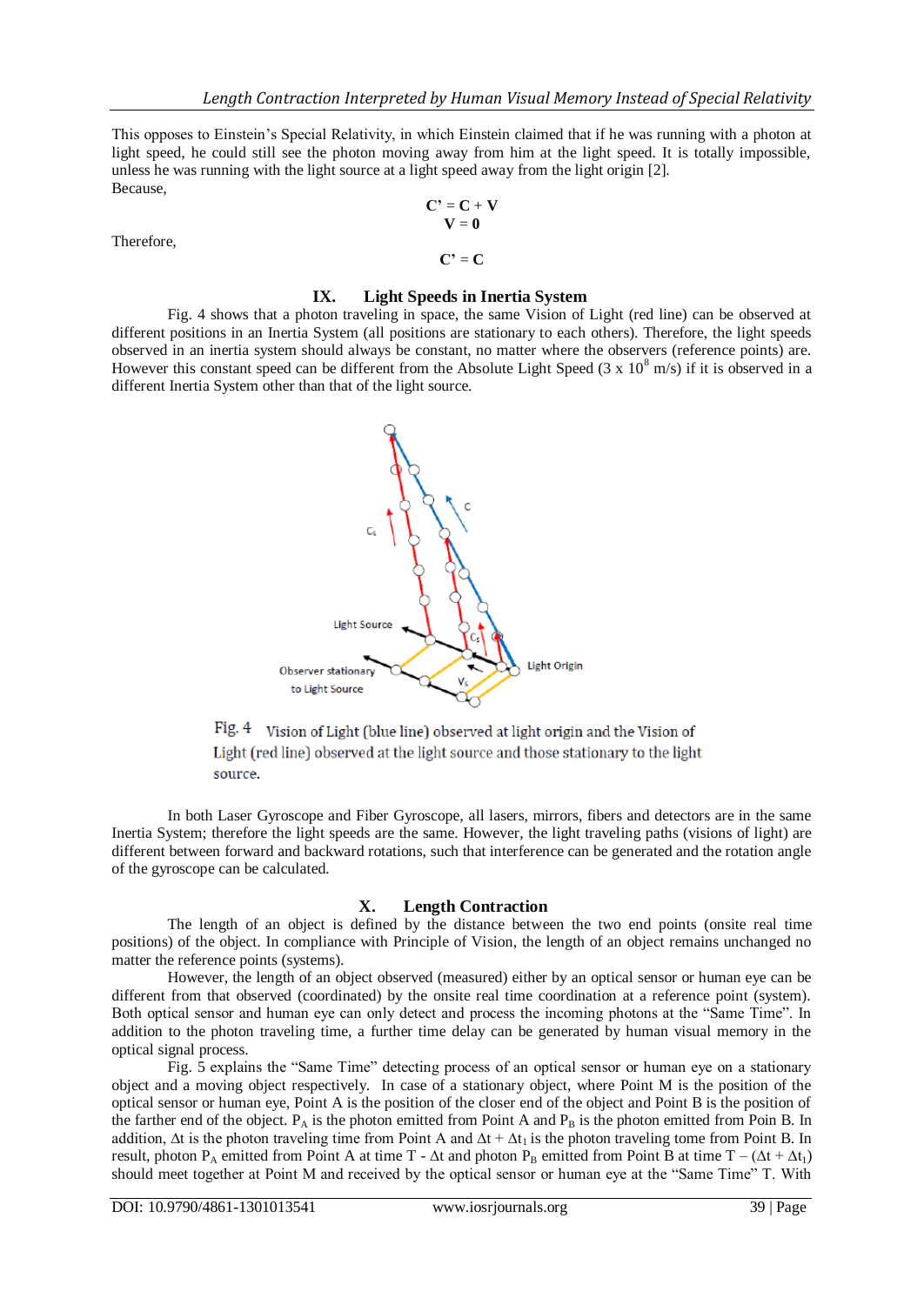the information of the position of Point A brought up by photon  $P_A$  and the information of the position of Point B brought up by photon  $P_B$ , the optical sensor or human eye can thus process and determine the length of the object. Because all positions (Points A, B and M) are stationary to the reference point (system) – optical sensor or human eye, also the optical information of Point A and Point B are consistent, therefore the length of the object L observed (measured) by the optical sensor or human eye should be the same as that observed (coordinated) by the reference point (system).

In case of a moving object, with a similar set up as that of the stationary one, except the object is moving with the closer end from Point C to Point A and farther end Point B to Point D, the actual length observed by the optical sensor or human eye is different from that observed (coordinated) by the reference point (system). Because the closer end of the object has changed its position from Point C at time  $T - (\Delta t + \Delta t_1)$  to Point A at time T –  $\Delta t$  due to the time delay  $\Delta t_1$  caused by the photon P<sub>B</sub> traveling from the farther end Point B of the object at time  $T - (\Delta t + \Delta t_1)$ , therefore the length of the object observed by the optical sensor or human eye L at time T is different from the length L' (between Point C and Point B) observed (coordinated) by the reference point (system) at time  $T - (\Delta t + \Delta t_1)$ .



Fig. 5 The lengths of a stationary object and a moving object observed by optical sensor or human eye.

The length of an object measured by a human observer, along the direction of motion, is shorter than the length measured by another observer at rest with the object. This phenomenon is known as "Length Contraction" [4]. It is caused by human visual memory rather than the Velocity Time Dilation [5] that is derived from Einstein's Special Relativity [3] which actually never exists.

In the beginning, I am a little confused of the mechanism of Length Contraction. As a consequence, some mistakes were made in my previous publication [6]. A detailed analysis that human visual memory can affect Length Contraction is discussed as follows:

Fig. 6 shows the effect of length contraction caused by human visual memory. When a human observer travels along a linear object from one end Point A (the closer end of the object) at an angle α and speed V<sub>1</sub>, due to human visual memory (1/30 seconds), observer can see simultaneously at a location within a distance  $V_1/30$ from Point A, the photon from adjacent Point A and the photon from far distance Point B, both having Absolute Light Speed C from the light sources (Point A and Point B) stationary to the reference point on the object. Therefore, a length of the object equals to  $Ct_1$  which is smaller than the length L measured on ground can be observed.

As a result, for the same angle ( $\alpha$ ), traveler with higher speed ( $V_1 > V_2$ ) can find larger length contraction and smaller length of object ( $Ct_1 < Ct_2$ ). Even more, for the same speed (V<sub>2</sub>), traveler with smaller angle ( $\beta < \alpha$ ) can also find larger length contraction and smaller length of object (Ct<sub>3</sub> < Ct<sub>2</sub>). However, for a very low speed ( $V \rightarrow 0$ ), the length of the object observed by the traveler is about the same as that observed on ground ( $Ct = L$ ). Furthermore, for any V/30 and Ct combination outside the Ct = L circle in pink area (Fig. 6), the length of the object observed by the traveler is bigger than the length L observed on ground. In other words, Length Expansion can also be found by the observer traveling along the direction with larger angle and speed away from the object.